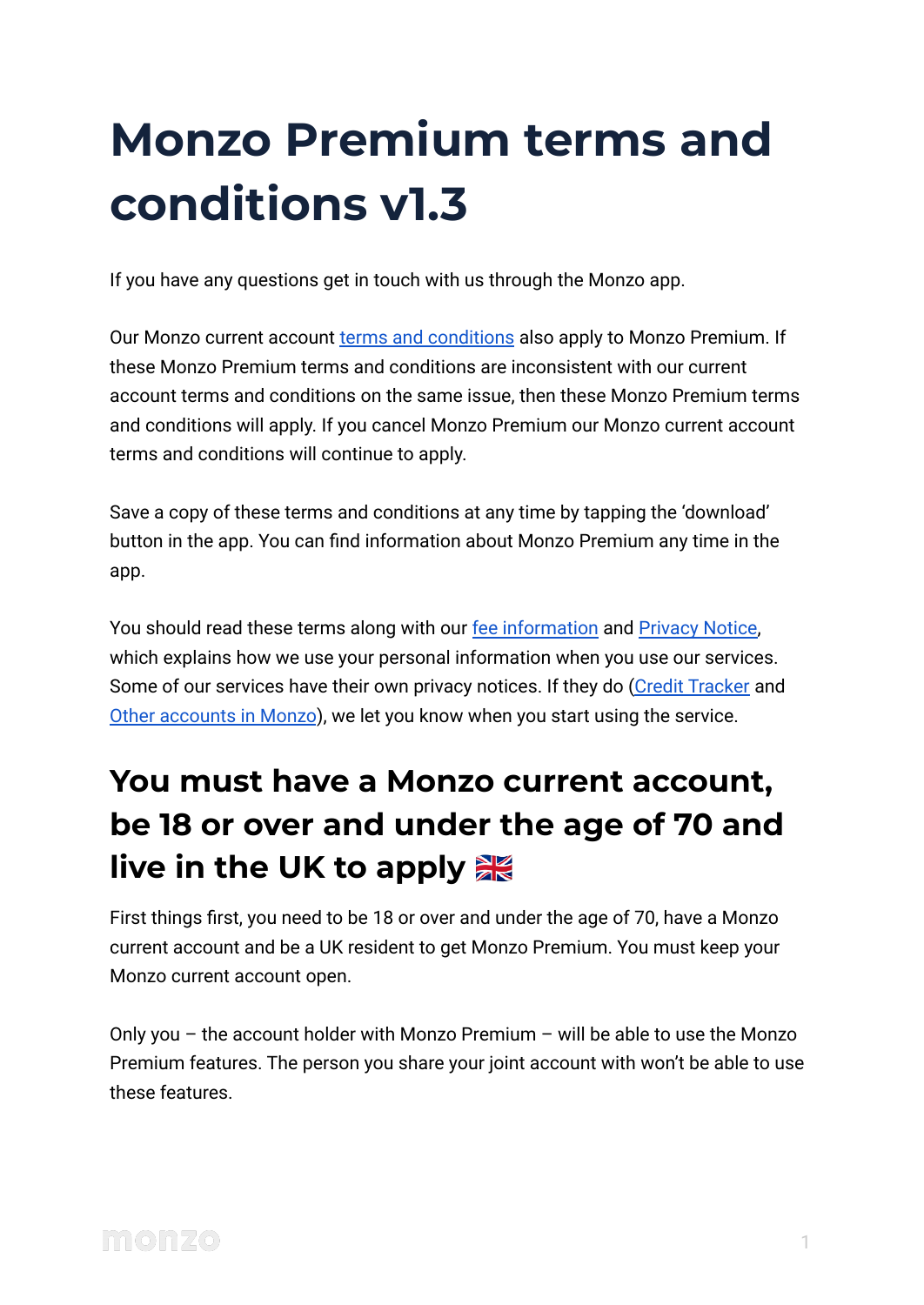If you have both a Monzo Premium and Monzo joint account, you can use your £600 fee-free cash withdrawals abroad every 30 days and your 5 free cash deposits allowance across both.

#### **Monzo Premium comes as a set of features**  $\bullet$

You can't get any of the Monzo Premium features as standalone products through Monzo, unless it's part of a promotion. Equally, you can't get Monzo Premium without its features.

Some features will only work on more recent operating systems. To get the full benefit of Monzo Premium you'll need to keep your phone up to date.

# **Paying for Monzo Premium**

Initially, this is a 6-month minimum term which means you'll pay the monthly payment for a minimum of 6 months. At the end of the 6 months, Monzo Premium continues as an ongoing contract which you can cancel at any time without charge.

#### **You pay for Monzo Premium in advance and on the same day each month**

If your payment is due on or after the 29th of the month, but the month we're in doesn't include that date, we'll take payment from you on the last day of that month. So if you pay for Monzo Premium on the 31st of each month, in April your payment will be due on 30 April.

Each month, we'll take the fee automatically from your Monzo current account.

#### **If you don't have enough money in your personal current account to cover your monthly fee in the 6 month minimum term**

You must have enough money in your Monzo current account to make your monthly payment. If you don't, and you have available credit through an arranged overdraft with us, then we'll take the payment and you'll go into your arranged overdraft. We'll charge you interest at the current rate in your overdraft agreement while you use it.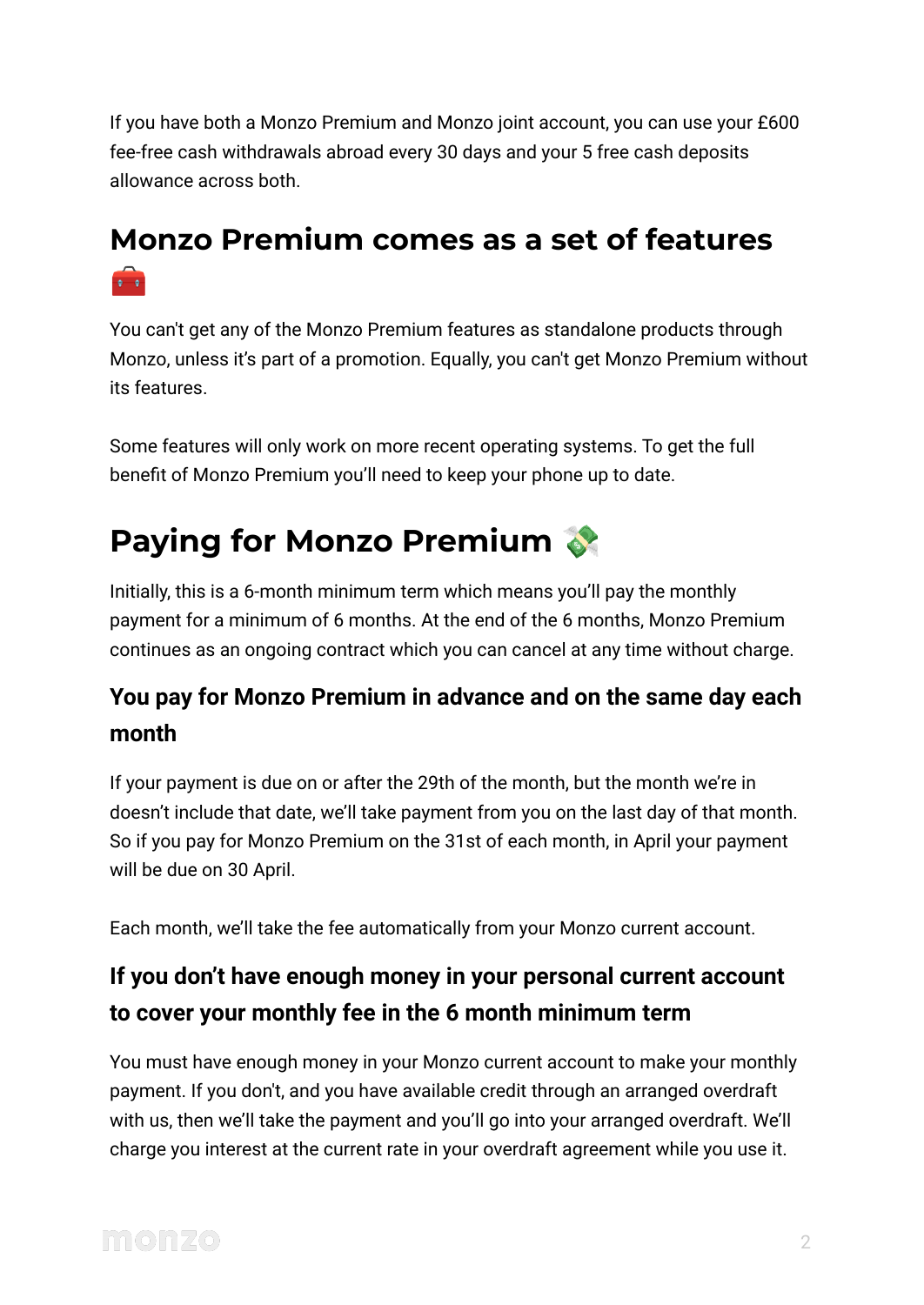If you don't have an arranged overdraft or available credit through an arranged overdraft, we'll try taking the payment again each day for 7 days. If you still don't have enough money in your current account after 7 days, the payment will take you into an unarranged overdraft and we'll charge you interest at your current rate. If you pay more than one monthly fee from your unarranged overdraft, we may cancel your Monzo Premium immediately. We'll keep your Monzo current account open but you'll lose access to the benefits of Monzo Premium.

The [monthly cap on unarranged overdraft charges](https://monzo.com/legal/terms-and-conditions/overdraft-charges-monthly-cap) for your account is £15.50. After the 6 month minimum term, if you don't have available credit through an arranged overdraft, we'll try taking the payment again each day for 7 days. If you still don't have enough money in your current account after 7 days, we'll cancel Monzo Premium.

# **Cancelling**

If you change your mind, you can cancel Monzo Premium within 14 days of signing up. If you'd like to cancel, you can do so in the app. We'll give you a full refund but we'll charge you a £50 fee if you've ordered a metal card. That's how much it costs us to get your Monzo Premium card made.

If you'd like to cancel Monzo Premium after 14 days of signing up, you can do it in the app but you may have to pay a cancellation fee. Please see the table below for details.

Your cancellation is immediate. We'll keep your Monzo current account open but you'll lose access to the benefits of Monzo Premium at the same time you choose to cancel. We'll ask you to order a hot coral card as a replacement, and the only way to get a replacement Monzo Premium card is to sign up for Monzo Premium again.

If you close your Monzo current account we'll also cancel Monzo Premium.

| When you cancel              | What you pay                          |
|------------------------------|---------------------------------------|
| Within 14 days of signing up | £50 (if you've ordered a metal card). |
|                              | We'll refund your monthly fee.        |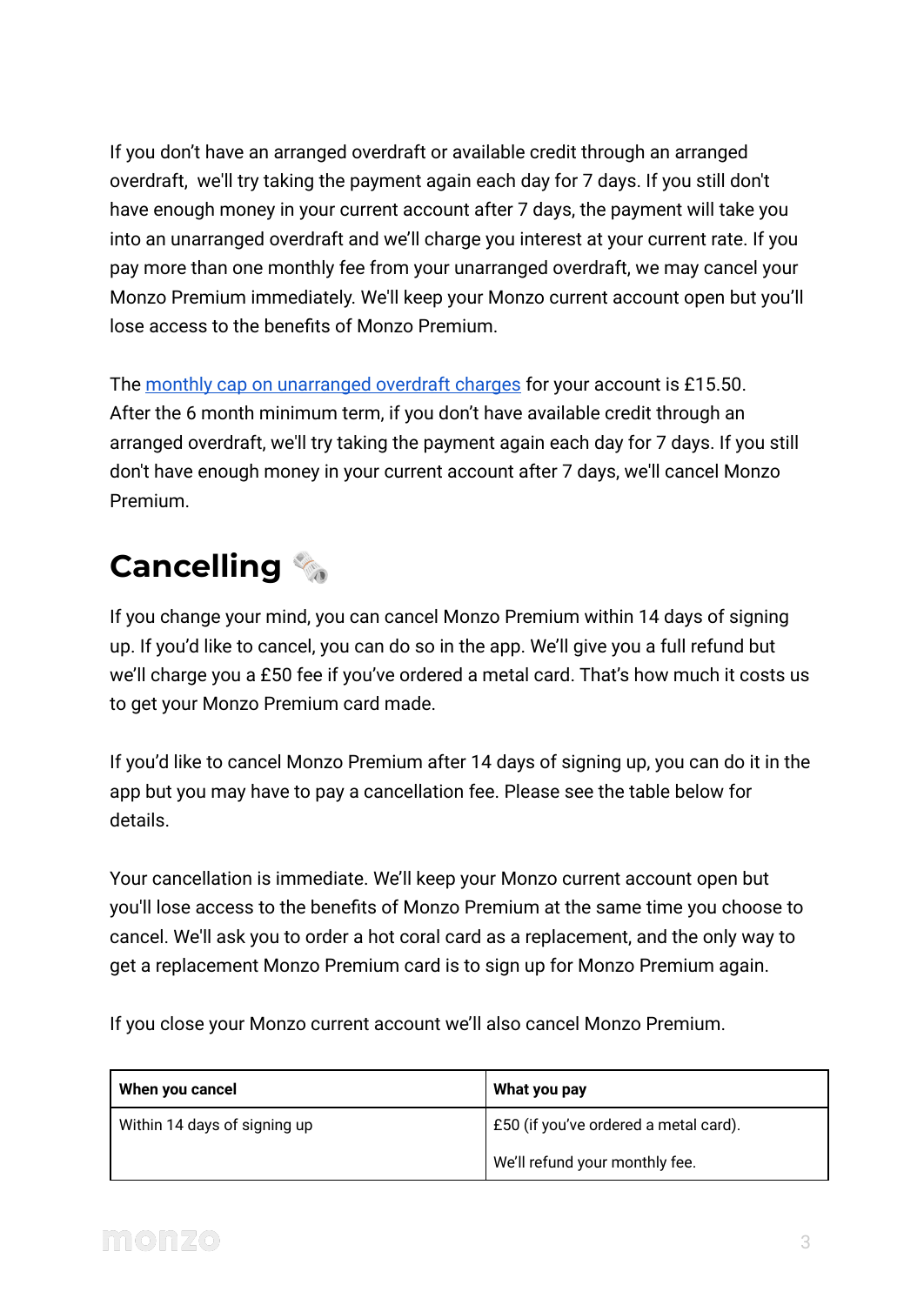| After 14 days, but within 6 months of signing up | £50 fee (if you've ordered a metal card).                           |
|--------------------------------------------------|---------------------------------------------------------------------|
|                                                  | We'll refund you for any remaining days in the<br>month you cancel. |
| After your 6-month minimum terms ends            | No fee.                                                             |
|                                                  | We'll refund you for any remaining days in the<br>month you cancel. |

#### **Replacement cards**

We'll never charge you for replacements where your card expires, is faulty, or has been swallowed by an ATM.

If you lose your Monzo metal card or it gets stolen, then we'll charge you £50 to replace it. That's how much it costs us to get your Monzo Premium card made. If you need us to post your replacement card to somewhere outside the UK, we'll charge you the [international card delivery fee](https://monzo.com/legal/plus/fee-information) in all circumstances.

### **Changes to Monzo Premium**

We can make changes to our monthly fee, interest rates or the terms of this agreement from time to time and in line with our current account terms and conditions. If we tell you we're making a change that you don't agree with, you can contact us and cancel Monzo Premium. We might charge you a cancellation fee if you've ordered a Monzo Premium card and have had Monzo Premium for less than 6 months.

#### **Exclusive Monzo metal card**

You'll get the chance to order an exclusive Monzo metal card when you sign up.

### **Credit Tracker**

We've teamed up with TransUnion to show you your TransUnion credit score in the Monzo app.

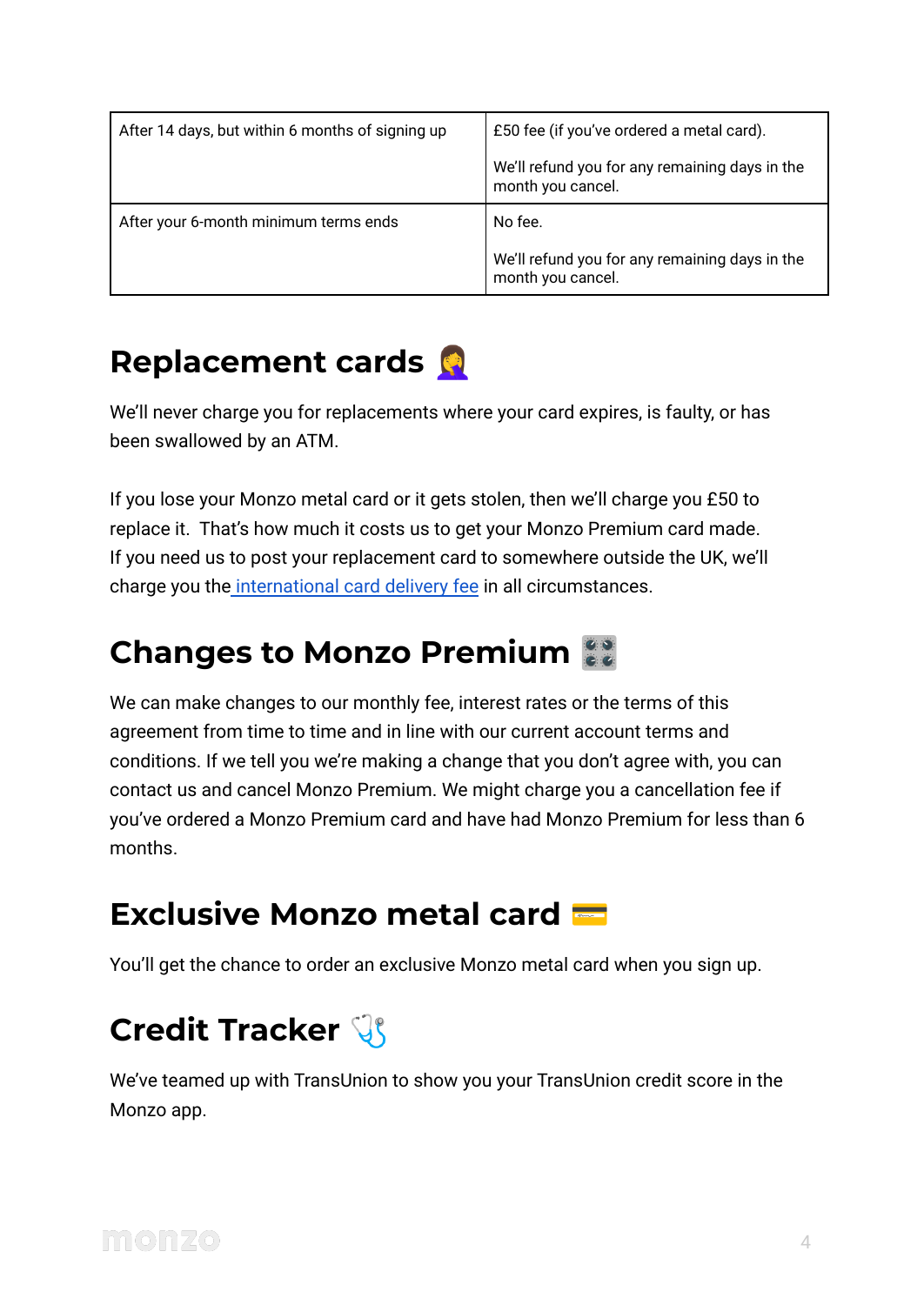You can find the Credit Tracker terms and conditions [here](https://monzo.com/legal/plus/credit-tracker-terms-and-conditions) and the privacy notice [here](https://monzo.com/legal/plus/credit-tracker-privacy-notice).

#### **Other accounts in Monzo**

With Monzo Premium, you can see your other bank accounts in the Monzo app. You can find the terms and conditions [here](https://monzo.com/legal/plus/other-accounts-in-monzo-terms-and-conditions) and the privacy notice [here](https://monzo.com/legal/plus/other-accounts-in-monzo-privacy-notice).

### **Budgeting tools**

We give you access to advanced budgeting tools as part of Monzo Premium. What they are and how they work may vary from time to time.

### **Using your card abroad**

With Monzo Premium you can take out up to £600 without any fees in a rolling 30-day period outside the European Economic Area (EEA). That's triple what customers with a free Monzo account have. After that, we'll charge you 3% of the total amount you withdraw.

Remember, there are no fees on cash withdrawals inside the EEA.

#### **Interest on your balance and regular Pots**  $\bullet$

We'll pay you interest on up to £2,000 in your current account balance and regular Pots (this doesn't include Savings Pots). We'll calculate how much interest you've earned at midnight each day, and pay it into your account on the first day of the month.

You can find information about your interest rate, any changes we might make to it and other key details in the **[Summary](https://monzo.com/legal/plus/savings-summary/)**.

#### **If you cancel Monzo Premium**

If you cancel Monzo Premium you'll earn interest up to the day you cancelled. We'll pay you the interest you've earned that month on the same day you cancel.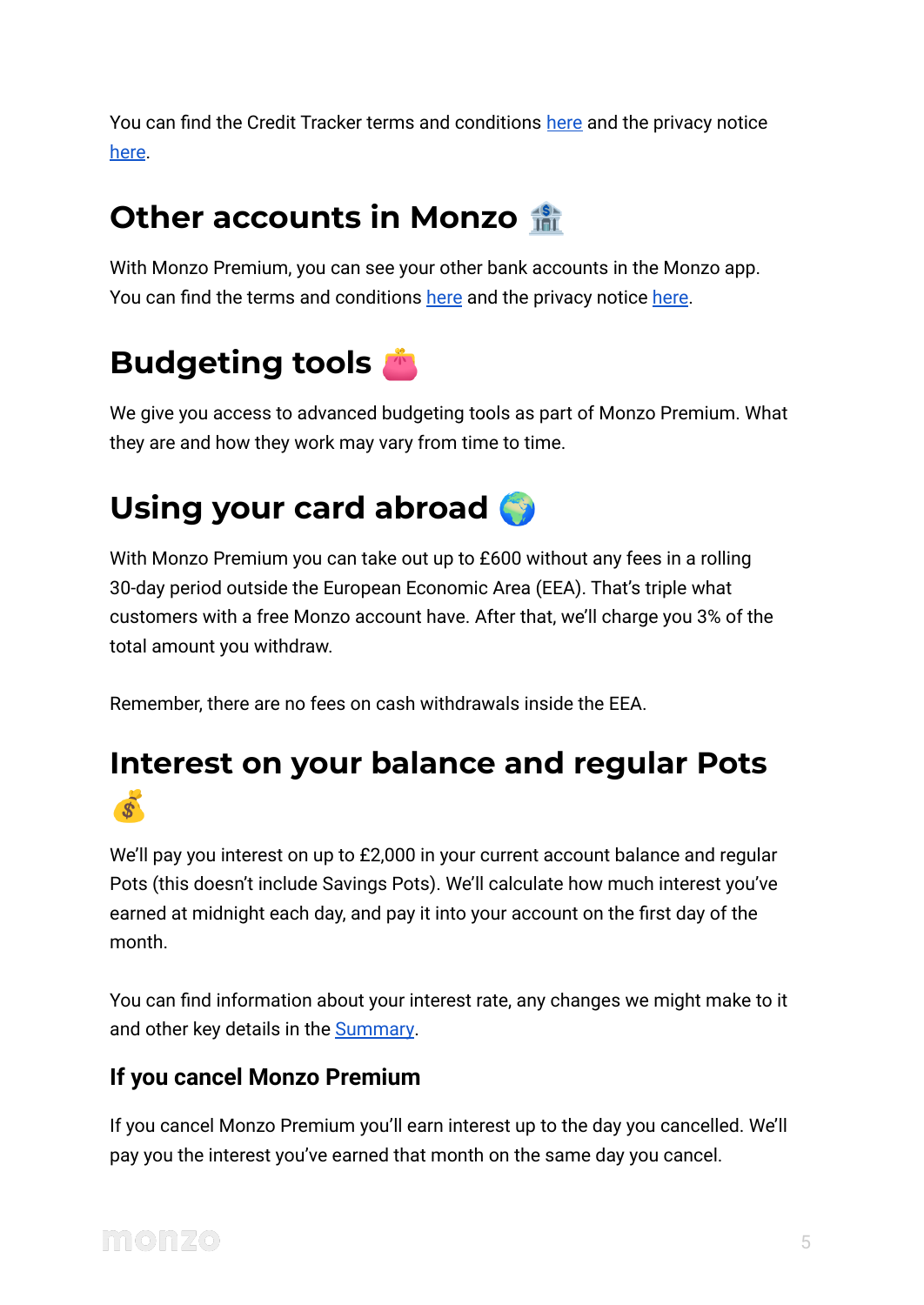#### **You don't have to earn interest if you don't want to**

You can opt out of earning interest at any time in the app.

### **Paying cash into your Monzo current account**

You can make 5 free cash deposits each calendar month at any shop displaying the PayPoint logo.

We'll charge you £1 for any extra deposits you make in a month. We'll take the £1 fee from the money you're paying in. So if you hand £300 over to the shopkeeper, we'll put £299 in your Monzo current account.

### **Offers**

We've teamed up with various brands to give you a bunch of offers through Monzo Premium.

You can find available offers in the app. These offers are subject to availability and we, or the supplier, can change or withdraw them without notice.

#### **Cashback on international transfers**

With Monzo Premium, you can earn cashback on up to £25,000 of international transfers per year. You'll find the current cashback rate in the Monzo Premium home. We may change the cashback rate or allowance from time-to-time.

When you make a transfer, we'll estimate the cashback you'll earn. We'll then pay the cashback into your account when Wise send your money to the payee. The cashback estimate and the amount you actually get might be different if you choose the amount you want the payee to receive in a foreign currency, rather than the amount you want to send in GBP.

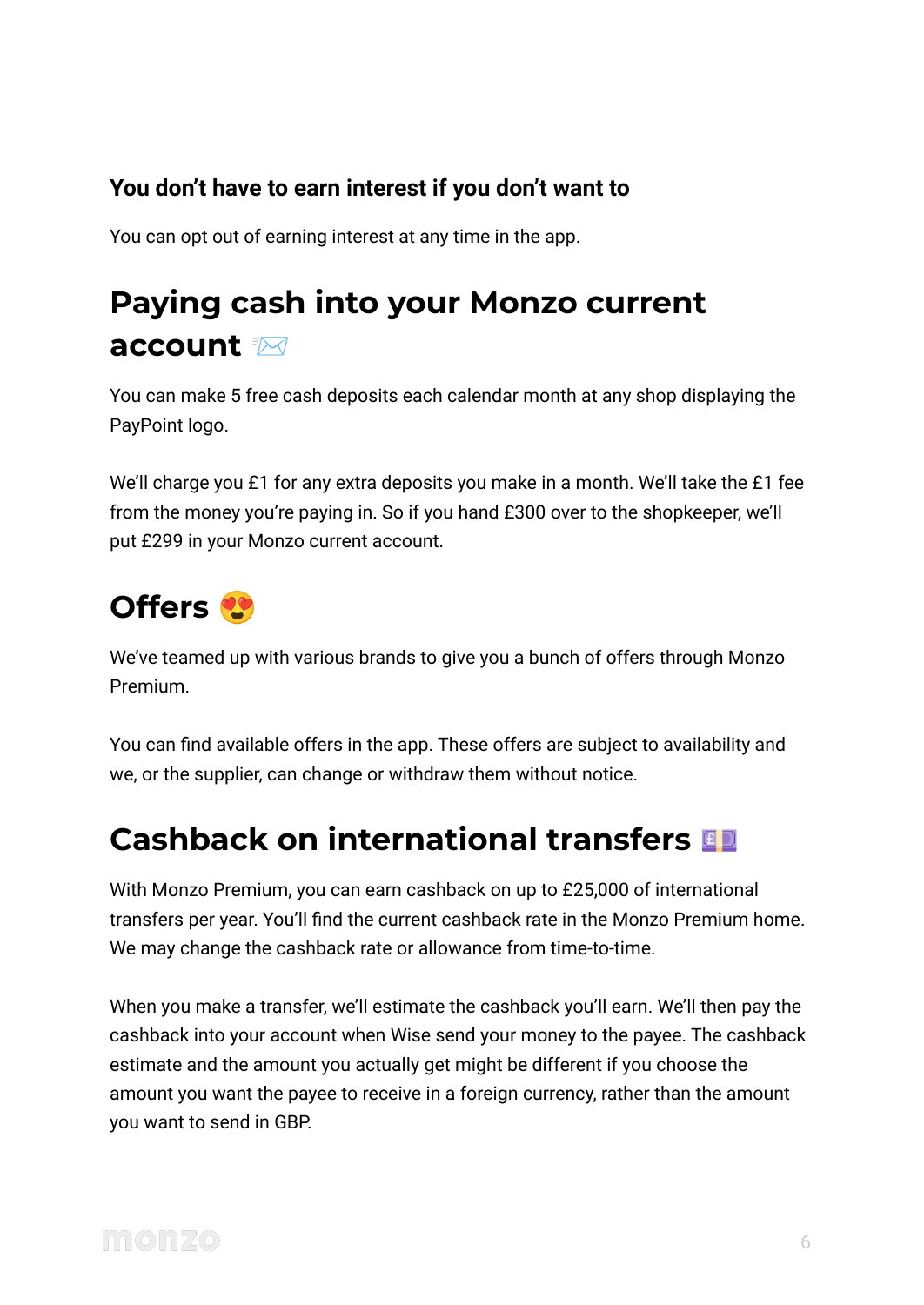You might have to pay income tax on the cashback you earn. Contact HMRC if you're unsure about what you owe.

You won't receive cashback on transfers that don't reach the payee, for example if the transfer gets cancelled.

Sometimes we may recover cashback from you. This might happen if:

- the international transfer that earned you cashback gets returned to your account
- you earned cashback fraudulently, or
- you earned cashback by breaching our current account terms and conditions.

International transfers are provided by Wise. If you want to make an international transfer you'll need to agree to Wise's [Terms of Use](https://wise.com/terms-of-use) and [Privacy Policy](https://wise.com/gb/legal/privacy-policy).

### **Virtual cards**

You can have up to 5 live virtual cards at any time, and can create up to 100 in total.

Virtual cards are cards that live only in your Monzo app. You won't get physical cards for any of the virtual ones you create. You can create, delete and see your virtual card details in the app.

You can link virtual cards to Pots in your Monzo app. Pots are a way to separate your money and they sit in your Monzo account (we explain Pots in your current account terms and conditions). If a Pot you've linked a virtual card to doesn't have enough money in, payments you try to make won't go through.

For payments from virtual cards not linked to a Pot we'll take the money you spend with your virtual card from your current account balance.

We spread your total spending limit across your physical cards and any virtual cards you use.

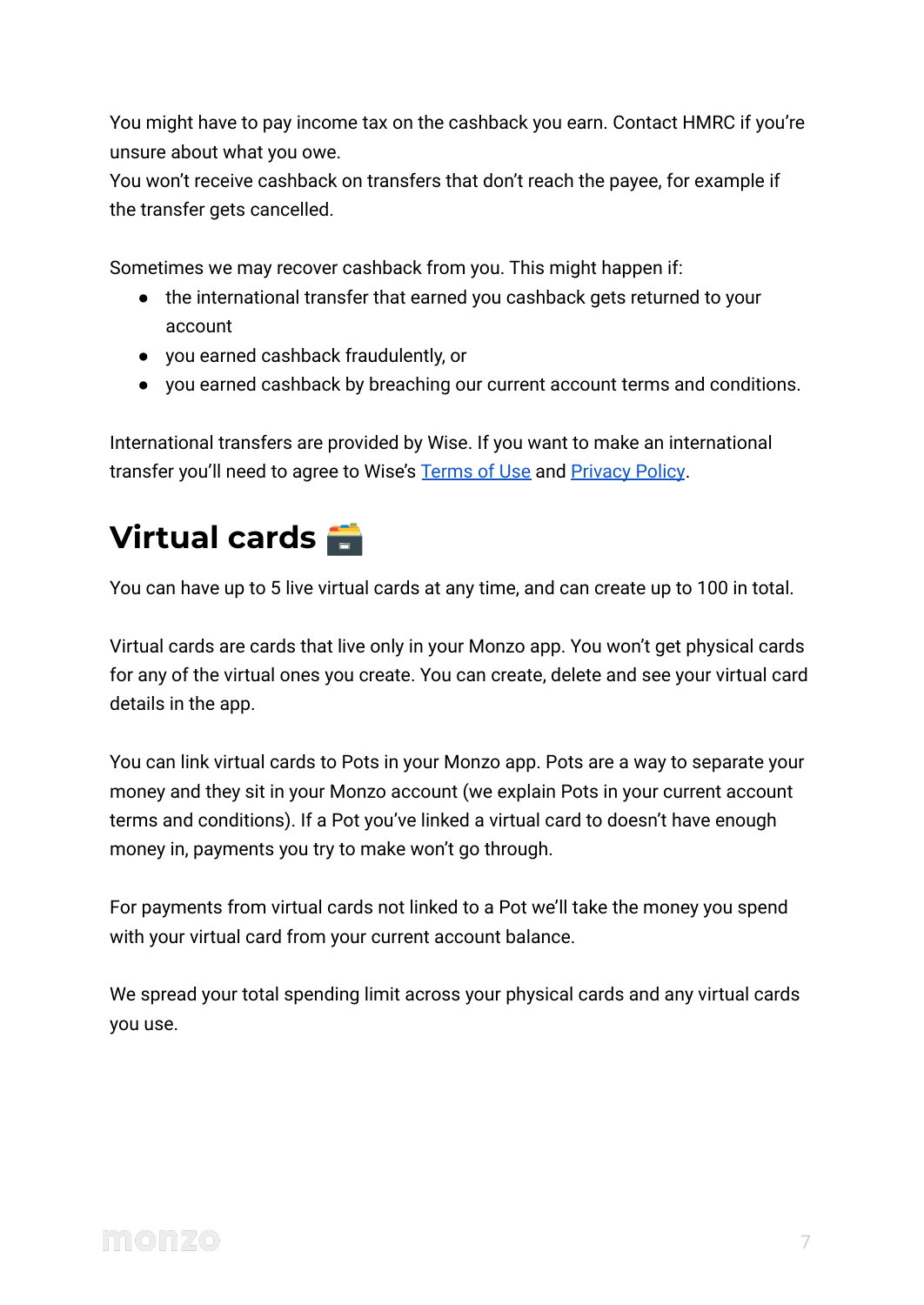# **If something goes wrong with your virtual card(s)**

As with any physical cards, you have to keep your virtual cards and their details safe at all times. If you think someone else has got access to your virtual card details or you notice payments made from a virtual card that you didn't make, delete the affected virtual card and tell us as soon as possible.

Our Monzo current account terms and conditions tell you when you're entitled to a refund if something goes wrong.

# **Airport lounge access**

You and guests can make use of over 1,100 airport lounges around the world for a flat fee of £24 per person, per visit. Find all the lounges you can visit, the services on offer and LoungeKey's terms and conditions [here.](https://www.loungekey.com/en/monzo)

There isn't usually a limit to the number of guests you can have, but each lounge has a right to turn guests away based on their policy or how busy a lounge is.

# **Your travel insurance**

Your worldwide travel insurance is provided by AXA.

You can find the details of your cover in AXA's Terms [and Conditions.](https://monzo.com/static/docs/axa/terms-and-conditions.pdf) You can find a summary table of the policy's benefits on page 2.

### **Your mobile phone insurance**

Your mobile phone insurance is provided by Assurant General Insurance.

You can find the details of your cover in the Assurant General Insurance [Terms and](https://monzo.com/legal/files/premium/monzo-premium-assurant-terms-and-conditions.pdf) [Conditions](https://monzo.com/legal/files/premium/monzo-premium-assurant-terms-and-conditions.pdf).

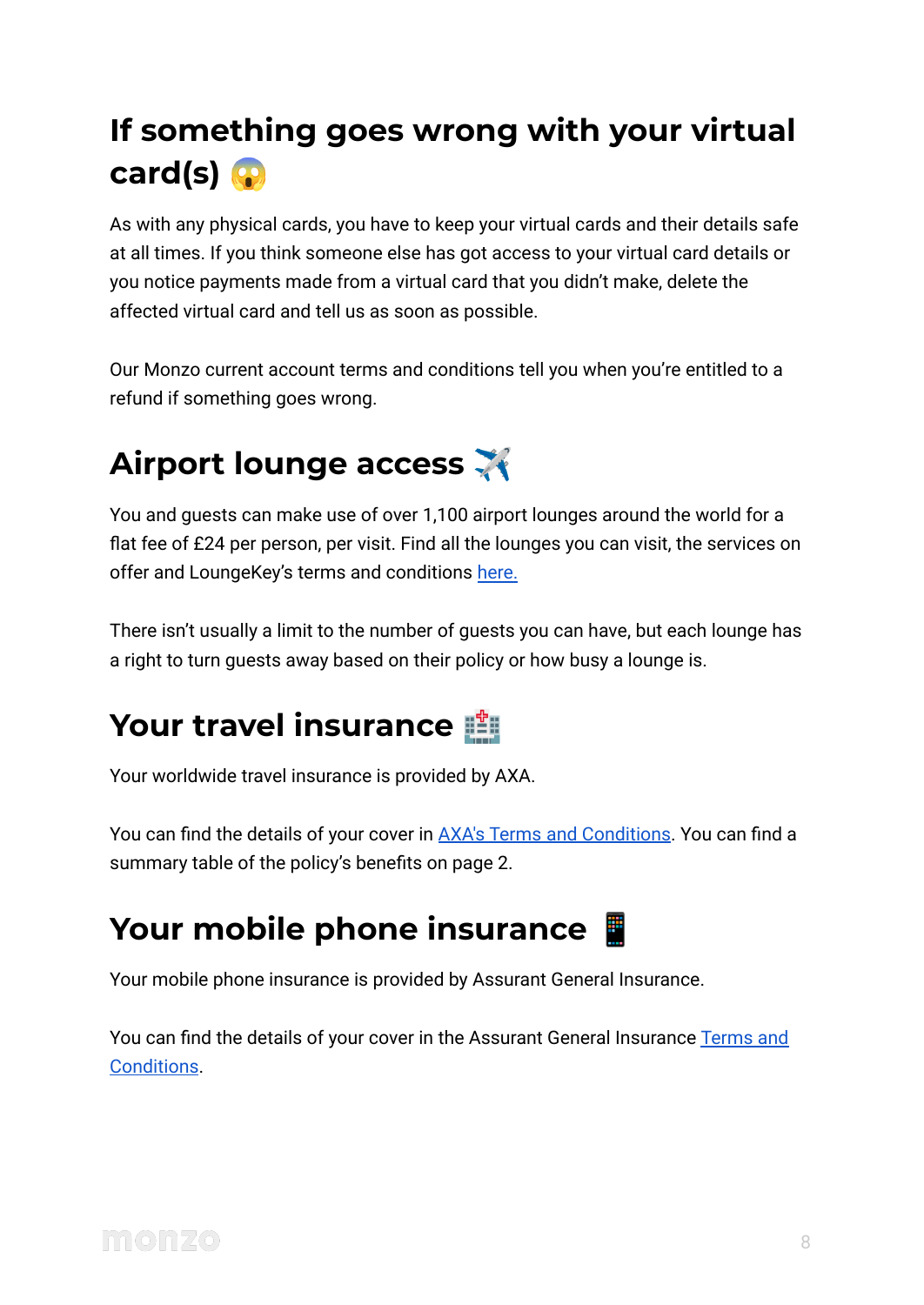### **Monzo Premium insurance providers**

Monzo Premium gives you access to insurance products from intermediaries (which means we're the 'middleperson'). You won't get advice or recommendations from us about the insurance products available through Monzo Premium. It's important to check that the cover meets your needs, and the needs of anyone else insured by the policy.

When you become ineligible for an insurance policy we have made available you can cancel Monzo Premium. We may also contact you when you are no longer eligible for an insurance policy we have made available, and will check that you want to keep using Monzo Premium. If you don't, we may cancel Monzo Premium.

We take your monthly insurance payment and hold it in our account until the provider collects it. We hold it as your bank and not as trustee; it's not held in accordance with [CASS rules and regulations](https://www.handbook.fca.org.uk/handbook/CASS/5/?view=chapter).